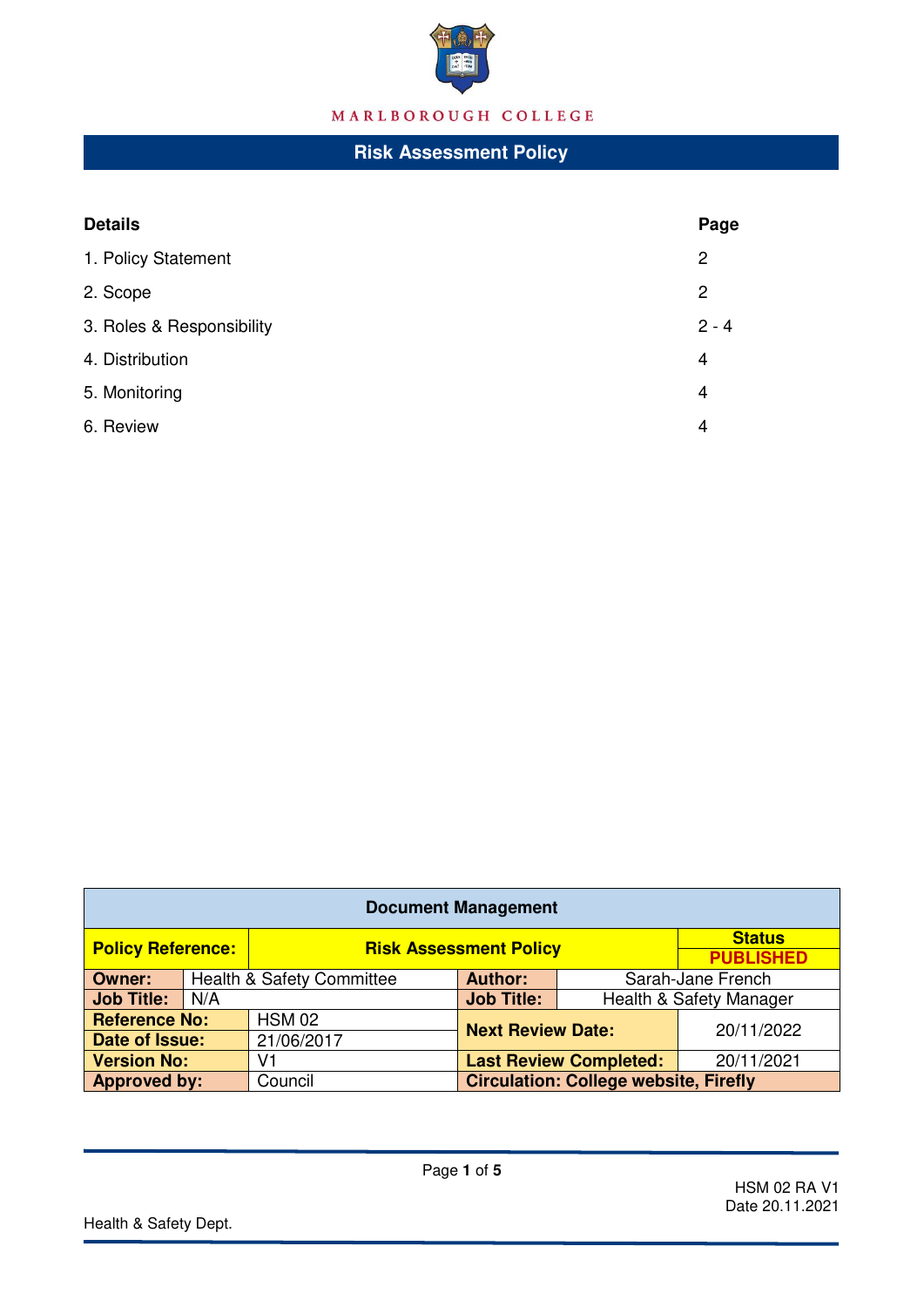

## **Risk Assessment Policy**

### **1. Policy Statement**

The College is committed to achieving and maintaining the highest standards of health and safety for all staff, pupils and others who may be affected by the College's activities.

It is the policy of the College that risk assessments are carried out in respect to activities, processes and tasks that present a hazard as appropriate and that risk assessments are regularly reviewed and documented where necessary.

### **2. Scope**

The purpose of risk assessment is to identify hazards and evaluate any associated risks to health and safety arising from the College's activities, enabling informed decisions to be taken to eliminate or minimise any risk of harm to those who may be affected. Risk assessment is also a legal requirement under the Management of Health and Safety at Work Regulations.

Risk assessments do not have to be complicated; the level of detail contained in them should be relevant to the level of the risks involved with the activity. In many cases a risk assessment will lead to the clarification and documenting of local department protocols and procedures that are often already in place.

The analytical process involved with risk assessment and control can also result in efficiencies in existing processes being identified. Risk assessments can also assist in the identification of requirements for, and levels of, instruction, information, training and supervision that may be required for the activity.

### **3. Roles & Responsibility**

### **Health & Safety Committee**

The Health & Safety Committee is responsible for:

- Allocating resources in response to risk assessments within departments and determining a course of action should it be identified that a risk cannot be suitably controlled so far as is reasonably practicable.
- Setting up a framework for decision making and corporate strategies which incorporate risk assessment principles. This will endure that decisions made take into account relevant risk factors.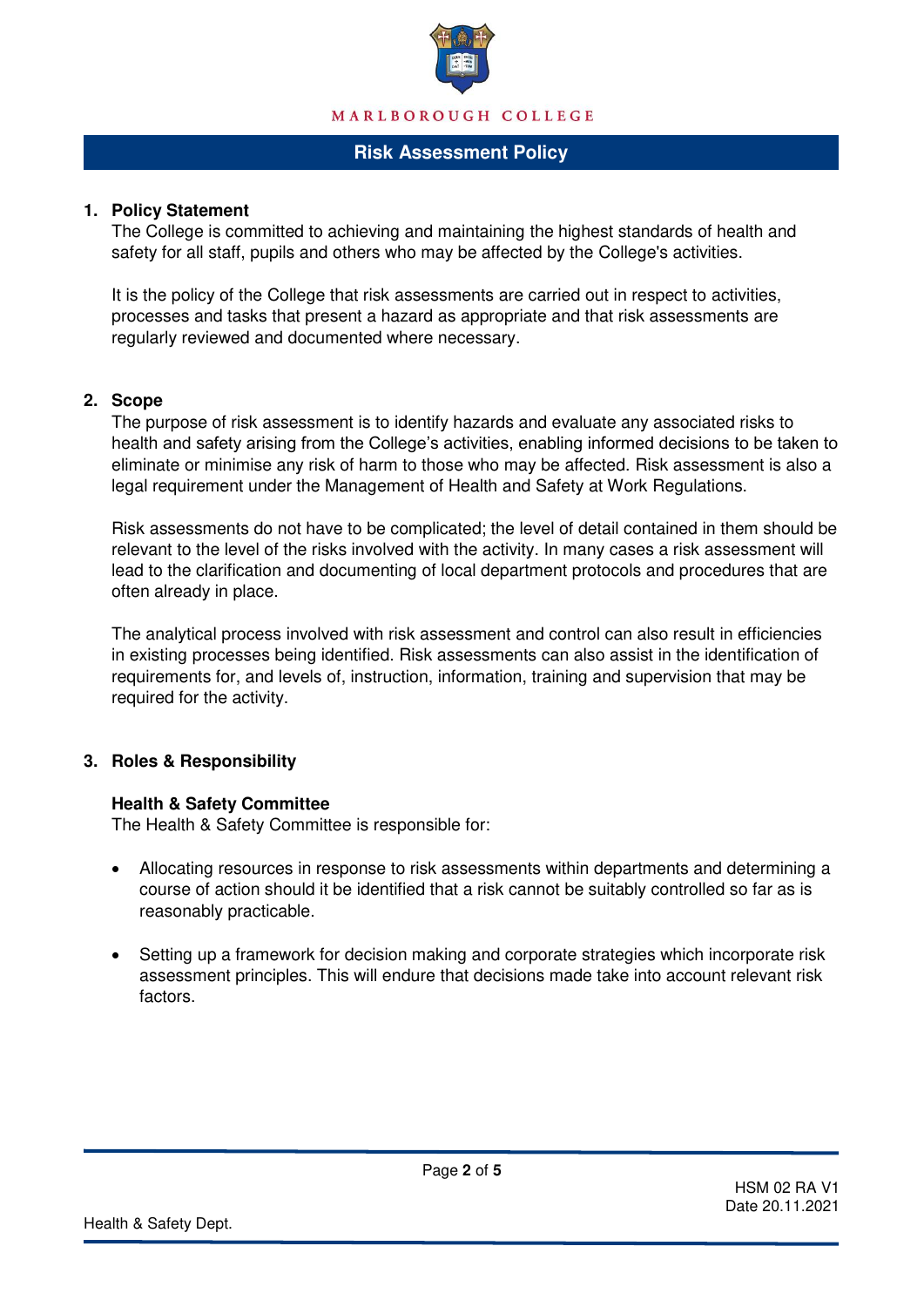

## **Risk Assessment Policy**

### **Health & Safety Manager**

The Health & Safety Manager is responsible for:

- Giving competent advice on the suitability and sufficiency or risk assessments completed.
- Providing training on risk assessment procedures where required.

## **Head of Departments (HoDs), Housemasters & House Mistresses (HMs) and Heads of Support Staff Departments,**

HoDs, HMs and Support Staff Heads are responsible for:

- Ensuring risk assessments for activities are undertaken, control measures identified and implemented, and the outcomes communicated to staff and others, as appropriate.
- Ensuring that those who are tasked with completing risk assessments within Departments are suitably trained to do so.
- Ensuring that a suitable mechanism exists to communicate the safe systems of work identified as part of the risk assessment process.
- Making suitable representation to Senior Managers if risk assessments identify an outstanding need which cannot be resourced within existing departmental resources.

### **Managers – Academic and Support**

Managers are responsible for:

- Identifying situations, tasks or activities that require risk assessing.
- Undertaking risk assessments, identifying and implementing control measures, effectively communicating the outcomes to staff and others as appropriate.

Page **3** of **5** 

Ensuring risk assessments are reviewed appropriately.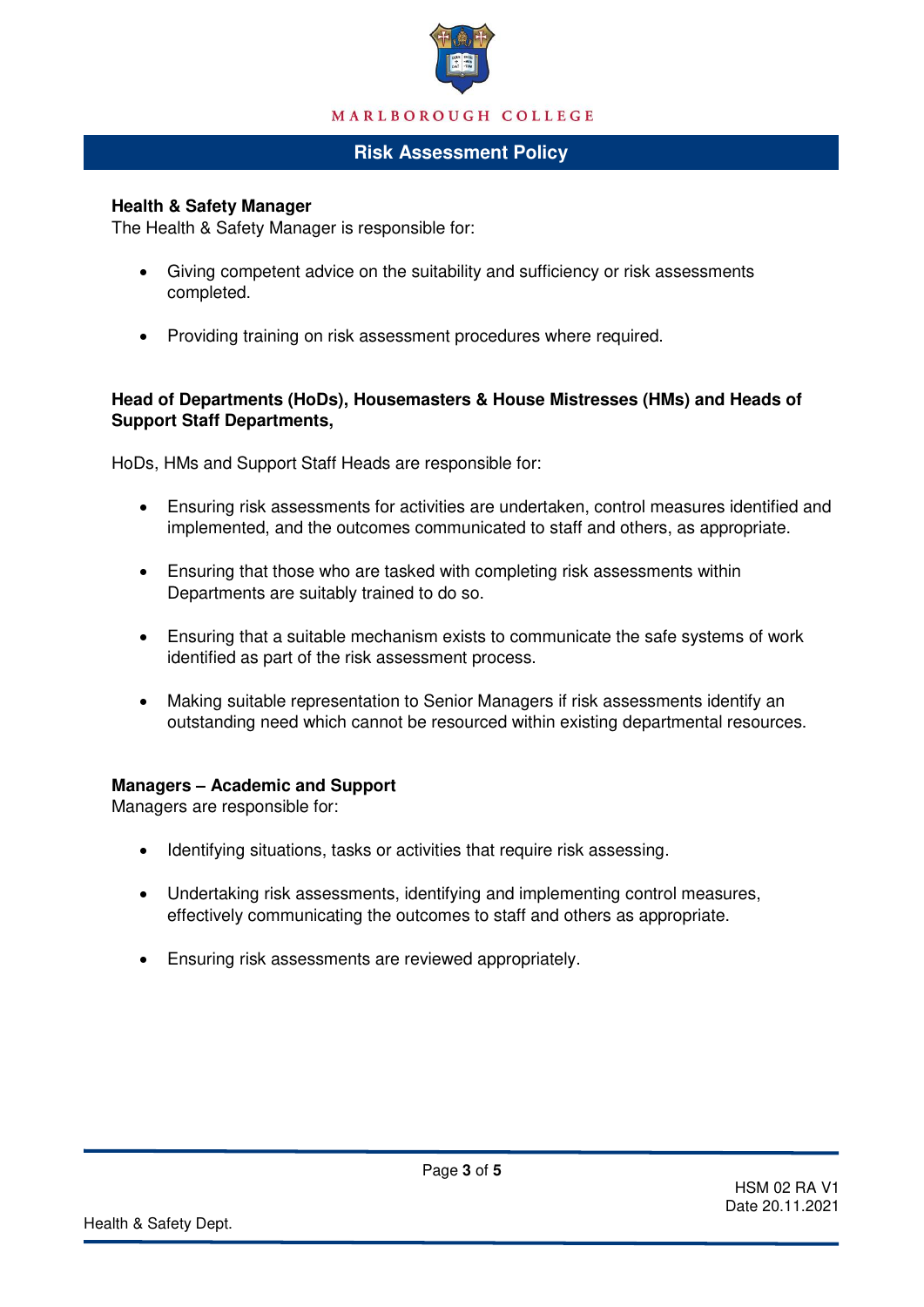

## **Risk Assessment Policy**

#### **Staff**

Staff are responsible for:

- Assisting with and participating in the process of risk assessment.
- Making sure they are familiar with the departmental risk assessments prior to undertaking tasks.
- Alerting their line manager to tasks not currently covered by a risk assessment, where one would be required e.g. the activity poses a significant risk.

### **4. Distribution**

This policy will be held in the Health & Safety section on Firefly and will be readily available to all staff. New staff will be advised of the policy as part of their induction process. Where changes are made to the policy or procedures, staff will be notified accordingly via their Head of Department.

### **5. Monitoring**

Monitoring of this policy and related procedures will be carried out by the Health & Safety Manager through audits, inspections and monitoring of corrective action.

## 6. **Review**

This policy will be reviewed on an annual basis, unless a significant change or incident should occur where the review will be carried out appropriately.